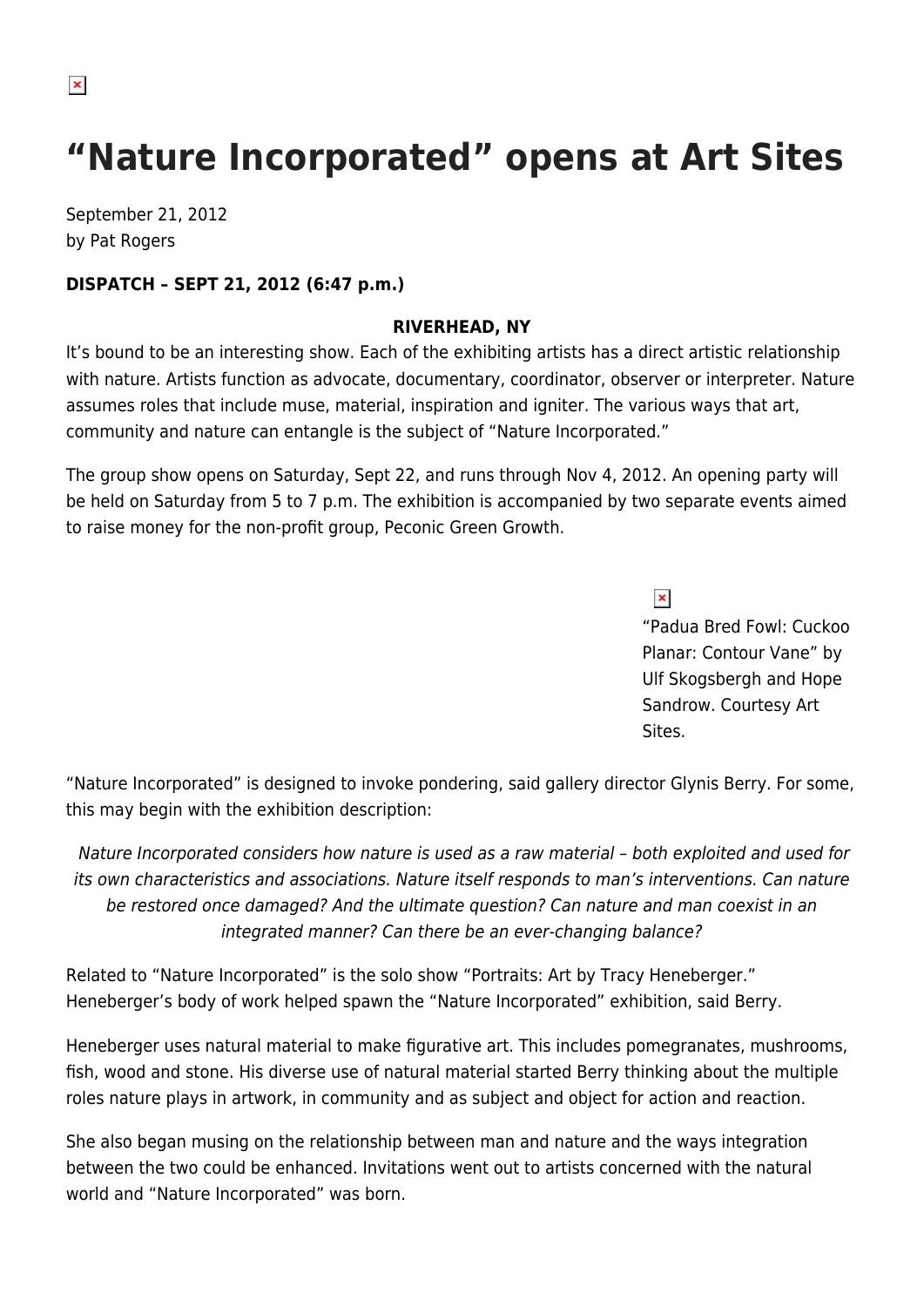## Sculpture by Robert Oxnam. Courtesy Art Sites.

"Nature Incorporated" features artwork by Hideaki Ariizumi, Lillian Ball, Andrea Cote, Scott McIntire, Robert Oxnam, Nina Yankowitz and collaborations between Ulf Skogsbergh and Hope Sandrow. Artworks range from installation to video art to collaborative photography plus paintings, sculpture and mixed media works.

Moreover, artists were selected to demonstrate varying ways nature inspires artists. One end of the spectrum is artwork that connects to the spiritual through the condition of being human (Human beings are part of nature, Berry pointed out).

Another stop is art designed to point out human transgressions against nature and issue calls to institute social change. Other artworks explore man's impact on nature and nature's impact on man, said Berry.

If the art raises questions of what's good, what's evil and where's the best balancing point, then Berry will be happy. Even better may be considering the ways nature and humans intersect, weave together and support each other, she said.

"The artists [in the show] overlap in examining the act of how we use nature," said Berry. "Some artists are exploring how humankind uses nature. Some are inspired by nature and integrate the cosmic. Others look at how we push boundaries. We are aware of changing climates, what we can control, what is not happening. And sometimes, it is nature that is fighting back."

Here are a few details on the art in "Nature Incorporated":

Installation Nina Yankowitz presents the video installation "Global Warming Window." This was featured in the 2011 MuseumsQuartier project space in Vienna, Austria.

> $\pmb{\times}$ Video still from "Global Warming Window" by Nina Yankowitz. Courtesy Art Sites.

Eco-artist Lillian Ball is exhibiting sculpture related to her "Waterwash" installation in the Bronx, NY. Ball is known nationally for her sustainable environmental art projects. Most of her work aims to interact with real environments to generate improvements*.* 

Ball curation of the show "Called to Action: Environmental Restoration by Artists" at Art Sites gallery in 2007 inspired the founding of Peconic Green Growth.

Andrea Cote is showing her Body Print Mandelas, presenting lithographs that relate to her performance art. The works present as the cosmic mandela form and are created from molds of her body and reference a holistic order.

#### $\pmb{\times}$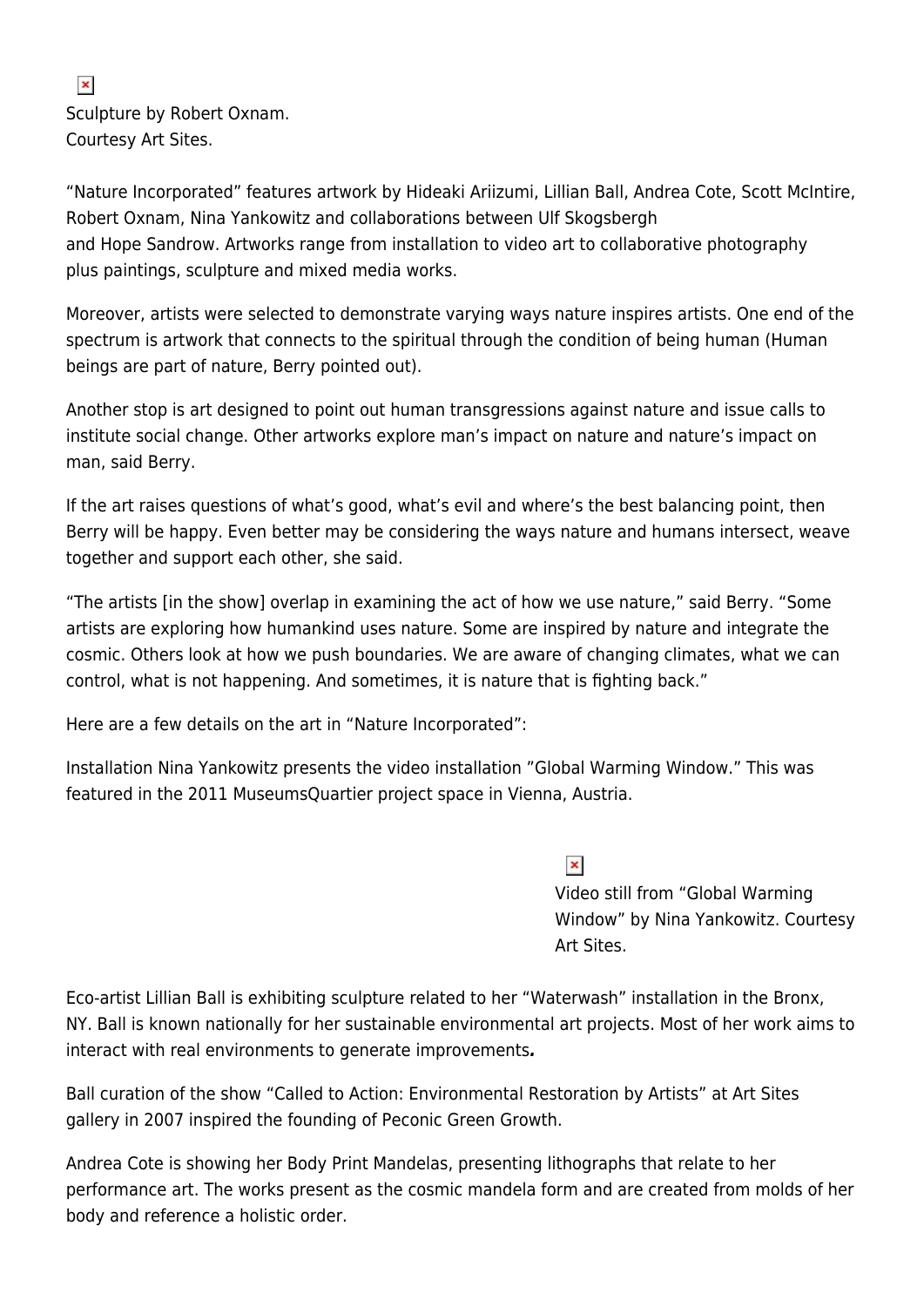Scott McIntire is presenting art that references local, invasive flora with images and symbols that add layers of meaning, as well as paintings referencing conceptual impacts of climate change.

Ulf Skogsbergh and Hope Sandrow are exhibited photography montages. Sandrow also presents an installation. Oxnam exhibits weathered wood sculptures.

Architect Hideaki Ariizumi is exhibiting watercolors that "…explore the integration of the natural landscape with built forms, breaking down the concept barriers between man and nature-made environments," according to the exhibition release. Ariizumi is a licensed architect in the United States and Japan.

 $\pmb{\times}$ "Considering Global Warmth" by Scott McIntire. Courtesy Art Sites.

 $\overline{\phantom{a}}$  , where  $\overline{\phantom{a}}$ 

.

.

 $\mathcal{L}_\text{max}$  and  $\mathcal{L}_\text{max}$  and  $\mathcal{L}_\text{max}$  and  $\mathcal{L}_\text{max}$ 

There are two fundraising events to benefit Peconic Green Growth. On Sept 30, conceptual artist Hope Sandrow presents her open air studio. Tour goers can meet directly at the studio at 2 p.m. or at Art Sites at 1:15 p.m. The cost is \$50.

On Oct 20, exhibiting artist Robert Oxnam will present "Inspired by Old China: Gardens and Rocks" at 3 p.m. at Art Sites gallery. The fee is \$10 or free for Peconic Green Growth members. Oxnam is an author, writer, former cultural emissary and the former president of the Asia Society. His talk includes a discussion about the impact Chinese gardens and scholars have made on Contemporary Chinese art and on his own artwork.

**BASIC FACTS: "Nature Incorporated"** opens tomorrow (Saturday, Sept 22) and runs through Nov 4, 2012. An opening party will be held on Saturday from 5 to 7 p.m. Also opening is **"Portraits: Art by Tracy Heneberger."** The show runs concurrently with "Nature Incorporated."

Information and registration for both events can be found at [artsitesgallery.com](http://artsitesgallery.com/).

Art Sites is located at 651 West Main St, Riverhead, NY. The gallery is open Thursday through Sunday from noon to 5 p.m. [artsitesgallery.com](http://artsitesgallery.com/).

> $\pmb{\times}$ Artwork by Tracy Heneberger exhibited in "Portraits." Courtesy Art Sites.